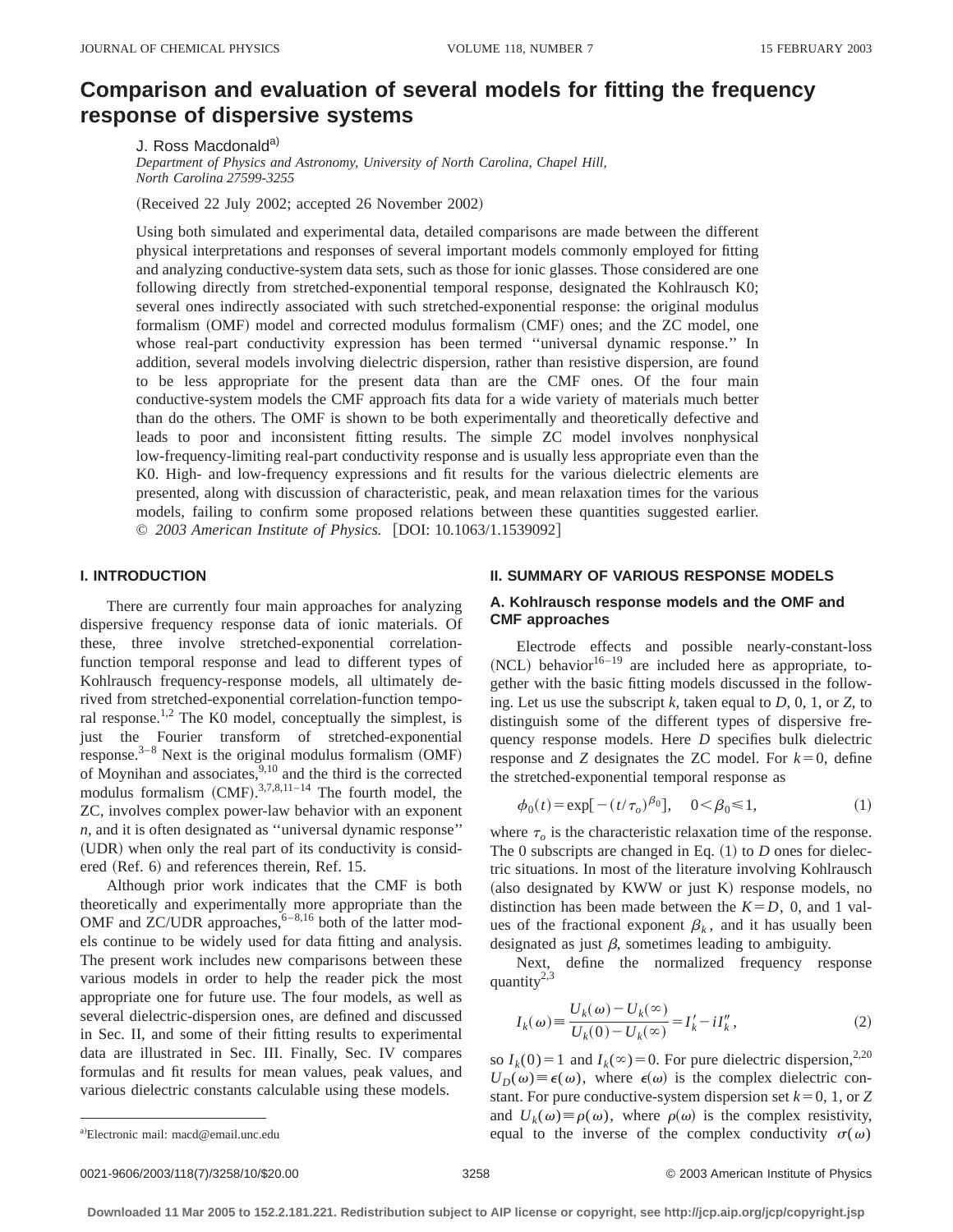$= \sigma'(\omega) + i\sigma''(\omega)$ . Note that for conductive systems, the CMF and the OMF have usually implicitly or explicitly assumed that the quantity  $\rho_{\infty} \equiv \rho(\infty)$  is zero, although the effects when it is small but nonzero have been discussed elsewhere.<sup>3,14</sup> For simplicity and because  $\rho_{\infty}$  cannot be determined by data fitting unless the data extend to very high frequencies, it will also be taken as zero herein.

For  $k=D$  or 0 but not 1, the normalized frequency response is given  $by^{2,10,13}$ 

$$
I_k(\omega) = \int_0^\infty \exp(-i\omega t) \left( -\frac{d\phi_k(t)}{dt} \right) dt.
$$
 (3)

For the K0 Kohlrausch response model, the  $\phi_0(t)$  used in Eq.  $(3)$  is that of Eq.  $(1)$  and is a conductive-system correlation function. The  $k=D\phi_D(t)$  quantity is proportional to the dielectric transient response current, and the  $I_D(\omega)$  frequency response is that of the KD model. $^{2,20}$  Note that Eqs.  $(2)$  and  $(3)$  should be applied only for a single dispersive process.<sup>12</sup> Thus, effects not directly associated with such dispersion are not then included in the response, and only ones arising entirely from mobile charge effects are involved herein for  $k \neq D$ .

The situation is a bit more complex for the conductivesystem K1 Kohlrausch response model, that appropriate when  $k=1$  and used for both the OMF and CMF approaches. The OMF K1 analysis begins with the  $\phi_0(t)$  quantity, defined as a conductive-system correlation function for electric field decay at constant dielectric displacement.<sup>10</sup> This macroscopic approach, which also involves a quantity equivalent to  $I_0(\omega)$ , has come to be known as the original modulus formalism because it was first derived at the complex modulus level, where  $M(\omega) = i \omega \epsilon_V \rho(\omega) = M'(\omega) + i M''(\omega)$ . Here  $\epsilon$ <sub>*V*</sub> is the permittivity of vacuum. A microscopic model with formally equivalent frequency response to the  $K1^{13,14}$ was also published in  $1973$ ;<sup>21</sup> see further discussion in Sec. III.

The corrected form of the K1 conductive-system modulus formalism, the CMF, when expressed at the modulus level, may be written  $as^{3-5,13,14}$ 

$$
M_{C1}(\omega) = i \omega \epsilon_V \rho_0 I_1(\omega) = [1 - I_0(\omega)] / \epsilon_{C1\infty}, \qquad (4)
$$

where  $I_0(\omega)$  follows from Eqs. (1) and (3) with  $k=0$ ,  $\rho_0$  $\equiv \rho(0)$ , and  $\epsilon_{C1\infty}$  is the high-frequency-limiting value of the conductive-system part of the dielectric constant,  $\epsilon_{C1}(\omega)$  $=1/M_{C1}(\omega)$ . Here the subscript *C* is used to denote the conductive-system response just as *D* has been used to designate the bulk dielectric response, that present in the absence of mobile charges. The corresponding high-frequencylimiting bulk dielectric constant is  $\epsilon_{D\infty}$ , and thus for conductive materials  $\epsilon_{\infty} \equiv \epsilon_{C1\infty} + \epsilon_{D\infty}$ , where  $\epsilon_{\infty}$  is the highfrequency-limiting value of  $\epsilon(\omega)$  for either the experimental data or for the total CMF theoretical model.

It is important to recognize that although in the modulus formalism the  $I_0(\omega)$  appearing in Eq. (4) stems from stretched-exponential temporal response involving  $\beta = \beta_0$ , the  $I_1(\omega)$  of this equation differs in form from  $I_0(\omega)$ , and thus its time-domain transform is *not* of stretchedexponential form,  $5,14$  as is that of the K0 model. Therefore, when Eq. (4) is a part of a full K1 data fitting model with  $\beta_0$  free to vary, fitting will lead to a different estimate of it than that which would have been obtained had the K0 model, where  $M_{C0}(\omega) = i \omega \epsilon_V \rho_0 I_0(\omega)$ , been used for fitting. The new  $\beta$  estimate, arising from using the K1 model, is naturally termed  $\beta_1$ , and it is thus not appropriate to set  $k=1$  in Eq. (3). Recent fitting results for CMF  $\beta_1$  temperature, and ionic-concentration dependencies appear in Ref. 8 where  $\beta_1$ is shown to be virtually independent of either variation.

Conductive-system analysis $3,7,8,13,14$  leads to the following important CMF general definitions of  $\epsilon_{C1\infty}$ , whose value may be estimated from data fitting as illustrated later:

$$
\epsilon_{C1\infty} = \sigma_0 \tau_o / \langle x^{-1} \rangle_1 \epsilon_V = \sigma_0 \tau_o \langle x \rangle_{01} / \epsilon_V
$$
  
= 
$$
[\gamma N (q d)^2 / 6 k_B \epsilon_V]/T = A/T,
$$
 (5)

where  $\tau$ <sub>o</sub> is, as usual, the characteristic relaxation time of the dispersion. Here  $x \equiv \tau/\tau_o$ , and so  $\tau_o\langle x \rangle_{01} = \langle \tau \rangle_{01}$  and  $\tau_o^{-1} \langle x^{-1} \rangle_1 = \langle \tau^{-1} \rangle_1$ . The quantity  $\langle \tau \rangle$  is the mean of  $\tau$  over the distribution of relaxation times of the dispersed response model.<sup>2,12,13</sup> For the present Kohlrausch models, the 01 subscript indicates that  $\langle x \rangle_{01}$  is the mean of *x* over the K0 distribution involving  $\beta_1$  rather than  $\beta_0$ , as implied by Eq. (4). The normalized means satisfy  $\langle x \rangle_{01} = 1/\langle x^{-1} \rangle_1$  because of the close relation between the K0 and K1 distributions of relaxation times.<sup>3,12,22</sup> Here *N* is the maximum mobile charge number density;  $\gamma$  is the fraction of charge carriers of charge *q* that are mobile; and *d* is the rms single-hop distance for the hopping entity. As usual we shall take the quantities in the square brackets of Eq.  $(5)$  temperature independent, so the parameter *A* is then independent of temperature.<sup>8</sup>

Because there is always a contribution to the experimental high-frequency dielectric response from dipolar and vibronic bulk-material effects, it is insufficient to fit experimental data with a purely conductive-system response model, such as that of Eq. (4). For the usual frequency range employed for most measurements on ionic materials, roughly  $10^{-2} - 10^{6}$  Hz, bulk dielectric dispersion is negligible, and, in the absence of ionic conduction, bulk response is adequately described by the frequency-independent dielectric constant  $\epsilon_{D^\infty}$ . Although this quantity seems to increase somewhat with an increase in mobile charge concentration, $8$  for simplicity I shall follow common practice here and take it independent of frequency over the measured range as well as independent of ionic concentration.

The OMF equation corresponding to the CMF one of Eq.  $(4)$  is<sup>3,10,23</sup>

$$
M_1(\omega) = i \omega \epsilon_V \rho_0 I_1(\omega) = [1 - I_0(\omega)]/\epsilon_\infty, \qquad (6)
$$

differing only in the replacement of  $\epsilon_{C1\infty}$  by  $\epsilon_{\infty}$ , where  $\epsilon_{\infty}$  $\equiv \epsilon_{C1\infty} + \epsilon_{D\infty}$ . It thus accounts for the effects of  $\epsilon_{D\infty}$  by implicitly combining conductive-system and dielectric responses in Eq.  $(6)$ , improper because only the pure conductive-system Eq.  $(4)$ -model follows directly from Eqs.  $(1)$  to  $(3)$ .

In contrast, the full CMF fitting approach must include the effect of  $\epsilon_{D^\infty}$  in a way more satisfactory than that of the OMF, and thus it needs to involve a nondispersive dielectricresponse addition to the K1 model. The simplest way is to include a separate free fitting parameter,  $\epsilon_x = \epsilon_{D^\infty}$ ; the result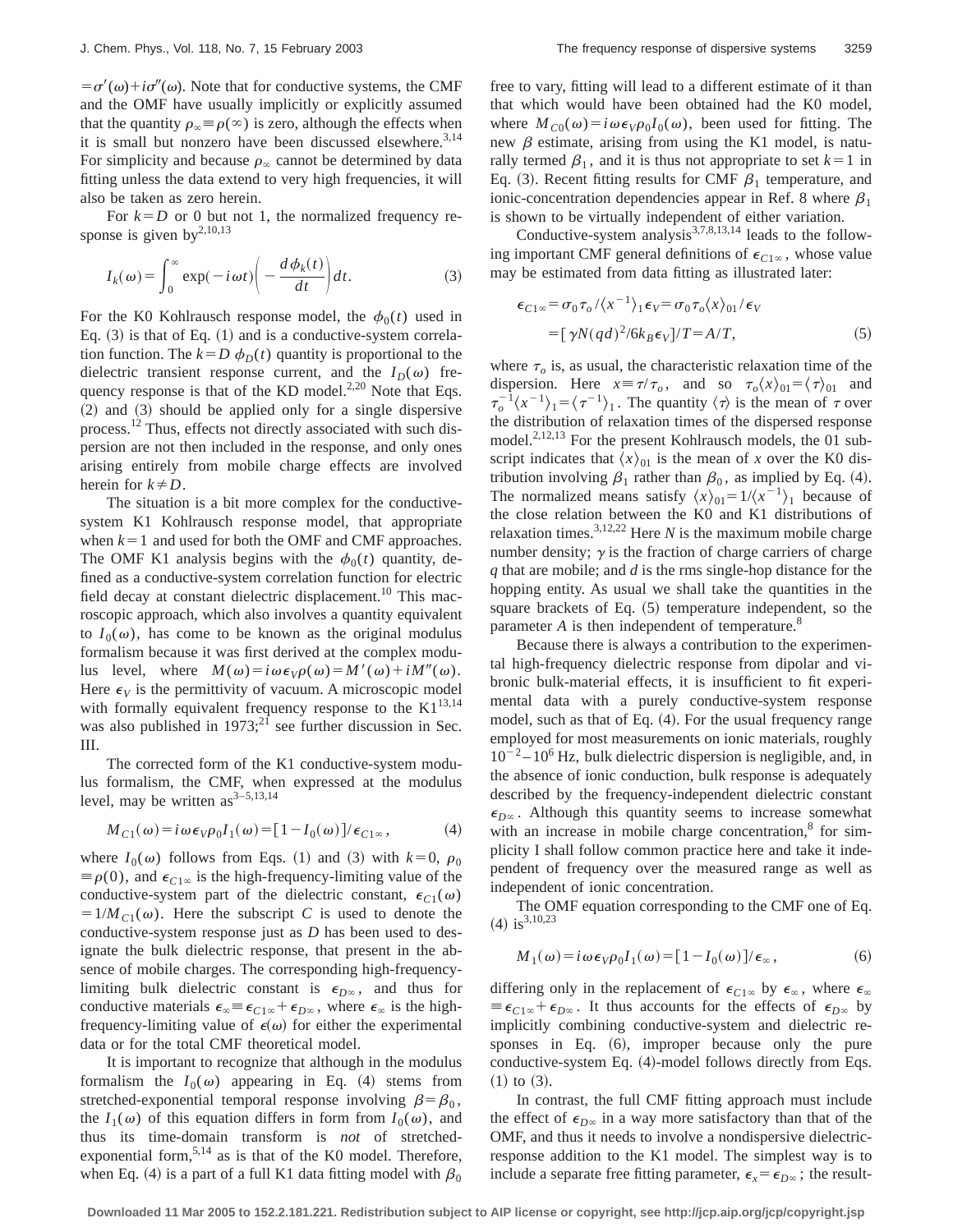ing composite model is denoted CK1. It thus involves the conductive-system parameters  $\sigma_0$ ,  $\tau_0$ , and  $\beta_1$ , as well as  $\epsilon_{D^\infty}$ , and Eq. (5) allows an estimate of  $\epsilon_{C1^\infty}$  to be calculated when the value of  $\langle x \rangle_{01}$  is known (see Sec. IV C).

A more general alternative model is to include in parallel with  $K1$  a constant phase element (PCPE), defined at the complex dielectric level as

$$
\epsilon_{\rm PC}(\omega) \equiv A_{\rm PC}(i\omega)^{-\gamma_{\rm PC}},\tag{7}
$$

where  $0 \leq \gamma_{\text{PC}} \leq 1^{8,16,18,19}$  The resulting composite model, which can also represent nearly constant loss effects when present, is termed the PK1. Note that when  $\gamma_{PC} = 0$ ,  $\epsilon_{PC}$  is an ordinary dielectric constant such as  $\epsilon_{D\infty}$ , and when  $\gamma_{PC} = 1$  $\epsilon_{\text{PC}}$  becomes a pure conductance. When  $\epsilon_{\text{PC}}$  is used to represent NCL behavior,  $\gamma_{PC} \le 1$  and  $A_{PC} \approx \epsilon_{D\infty}$ .

In contrast, the OMF fitting model involves only the  $\sigma_0$ ,  $\tau_o$ , and  $\beta_1$  parameters, allowing no separate estimation of  $\epsilon_{D^\infty}$  and  $\epsilon_{C1^\infty}$ , but an estimate of  $\epsilon_\infty$  may be calculated from the OMF analog of Eq.  $(5)^{3,7,9,10,14,23,24}$  using the abovegiven parameter estimates and

$$
\epsilon_{\infty} = \epsilon_{\text{Ma}} \langle x \rangle_{01},\tag{8}
$$

where

$$
\epsilon_{\text{Ma}} \equiv \sigma_0 \tau_o / \epsilon_V \tag{9}
$$

is a Maxwell type of relation. In most applications of the OMF, instead of using Eq.  $(8)$  directly, Eqs.  $(8)$  and  $(9)$  are used to estimate  $\sigma_0$  when an independent estimate of  $\epsilon_{\infty}$  is available. Although the slightly greater simplicity of the OMF compared to the CMF encourages its use, OMF fitting invariably leads to inconsistencies in fitting experimental data and thus to much less accurate fitting than does the  $CMF.$ <sup>6–8,14,16</sup>

In the past, there has been little direct fitting of Eq.  $(4)$  or  $(6)$  to data because no analytical result for the integral of Eq. (3) is available for arbitrary values of  $\beta_0$  in Eq. (1). Therefore,  $I_0(\omega)$  has had to be calculated numerically for each separate value of  $\omega$  by a Fourier transform of Eq. (3), a task not amenable for data fitting with free model parameters. Luckily, an alternative exists and has been used in such data fitting by the author since 1996. Both the K0 and K1 frequency and temporal responses associated with such equations as Eqs.  $(4)$  and  $(6)$  may be accurately calculated or fitted using the free LEVM complex-nonlinear-least-squares computer program.<sup>25</sup> Further, unlike the Fourier transformation approach, LEVM allows possible inclusion in the total fitting model of not only K0 or K1 response but also of effects associated with  $\epsilon_{D\infty}$ , partial or full blocking at electrodes, and nearly constant  $loss^{3,8,16-19}$ 

The  $\beta_0$ , OMF  $\beta_1$ , and CMF  $\beta_1$  quantities associated with Eqs.  $(1)$ ,  $(4)$ , and  $(6)$  are generally quite different and should not be designated by just  $\beta$ . The high-frequencylimiting log–log  $\sigma'(\omega)$  slopes of the three basic Kk models involving  $\beta_k$  are  $(1-\beta_D)$ ,  $\beta_0$ , and  $(1-\beta_1)$ .<sup>4</sup> Thus for a given conductive-system data set extending to sufficiently high frequencies we expect that  $\beta_0$  and  $(1-\beta_1)$  should both equal the ZC power-law exponent *n*. Some relevant fitting results are included in Sec. III.

# **B. The ZC response model**

The ZC is probably the simplest useful response model. Its historical background is discussed in Ref. 6. At the complex conductivity level it may be expressed as

$$
\sigma_Z(\omega) = \sigma_0[1 + (i\omega \tau_Z)^n],\tag{10}
$$

with  $0 \le n \le 1$ . Although the ZC, particularly in a simplified expression for  $\sigma'_Z(\omega)$ , the UDR response model, has been known and used for many years,<sup>6,15,26</sup> both the power-law low-frequency-limiting behavior of  $(\sigma_Z(\omega) - \sigma_0)$  and the high-frequency limiting response of  $\sigma_Z(\omega)$  are nonphysical. Fitting of  $\sigma'(\omega)$  data to the  $\sigma'_Z(\omega)$  model thus invariably yields an inaccurate estimate of  $\sigma_0$ .<sup>6</sup> See also the fit results presented here in Sec. IV F.

The UDR form, defined at the real conductivity level, is

$$
\sigma_Z'(\omega) = \sigma_0[1 + (\omega \tau_U)^n],\tag{11}
$$

so it follows that  $\tau_U = \tau_Z [\cos(n\pi/2)]^{1/n}$ , generally smaller than  $\tau_Z$ . In the past,  $\tau_U$  has been identified as the inverse of the hopping frequency of the charge carriers,  $27-30$  but this interpretation was soon challenged<sup>26,31,32</sup> and does not seem well justified either theoretically or experimentally. Further, recent work $^{13,14}$  has shown that the Scher–Lax microscopic model<sup>21</sup> mean time for a hop can be identified as the CMF mean relaxation time  $\langle \tau \rangle_{01} = \tau_o \langle x \rangle_{01}$  of the macroscopic  $CK1$  model; see Eq.  $(5)$  and the discussion of the isomorphism of the microscopic and macroscopic models in Sec. III. Since there is no reason to believe that  $\tau_U \simeq \langle \tau \rangle_{01}$ , it should not be identified as the hopping time. Further, since the real and imaginary parts of Eq.  $(10)$  satisfy the Kronig– Kramers relations, this equation should always be used in place of Eq.  $(11).^{3,6,33}$ 

When the ZC is used to analyze conductive-system data by means of complex-nonlinear-least-squares fitting, one must include the term  $i\omega \epsilon_V \epsilon_\infty$  in the full fitting model at the complex conductivity level in order to account for the endemic presence of  $\epsilon_{\infty}$ . Note, however, that such a term contributes nothing to the  $\sigma'(\omega)$  part of the response. In the absence of electrode and NCL effects, it is clear from Eq. (10) that the high-frequency-limiting log-log slope of  $\sigma'_Z(\omega)$ versus  $\omega$  is just the exponent  $n$ . But limited-range data may not be sufficient to allow a good estimate of *n* to be obtained unless the data are accurately described by Eq.  $(10)$  at high frequencies. If data are, as usual, well fitted by the CK1 or PK1 models, it is clear that at the complex admittance level the C of the CK1 approach should involve the term  $i\omega \epsilon_V \epsilon_{D\infty}$ , not the  $i\omega \epsilon_V \epsilon_{\infty}$  of the ZC and CK0 models.

### **III. COMPARISON OF SEVERAL FITTING MODELS**

### **A. Preliminary comparisons**

In the first version of the present work, detailed comparison of fitting results of the same data sets using the OMF and CMF approaches was emphasized. A reviewer suggested that because ''there is little doubt that there are electrical dipoles in ionic solids,'' such comparisons should include dielectricdispersion models as well as conductive-dispersion ones and cited the present Refs. 34–36 as illustrative of such comparison. These works dealt with data for melts, glasses, and liq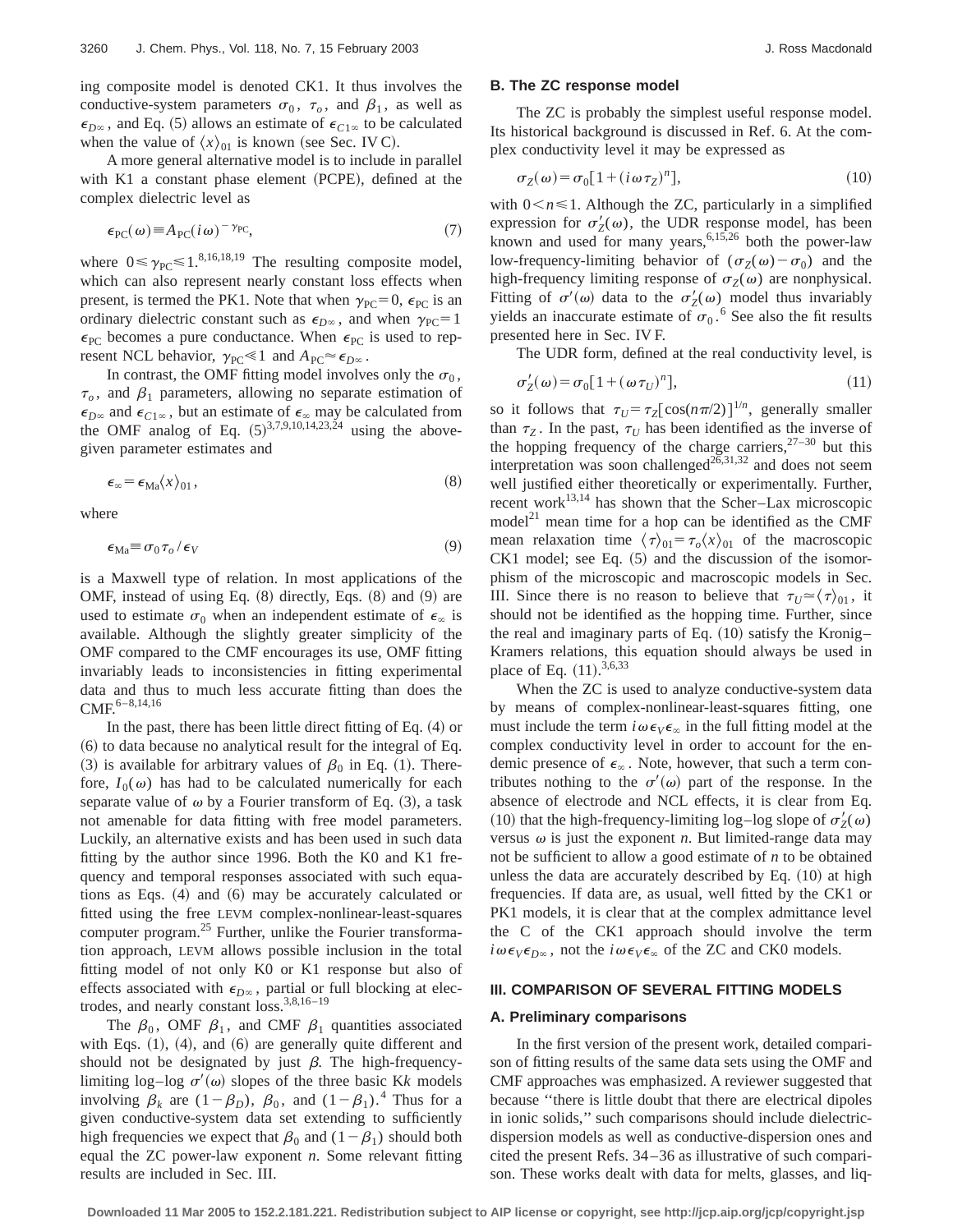uid ionic solutions and assumed that dielectric dispersion associated with ion pairs was dominant and that no conductive-system dispersion was present.

The problem of deciding whether a given dispersive frequency response data set arises from mobile-charge effects (conductive-system dispersion) or from dielectric dispersion is an interesting one and was investigated in 1999 using accurate synthetic data.37 A K1 data set extending over a very wide frequency range was fitted with the  $DK0=KD$  model (and *vice versa*), where the "D" as usual denotes a dielectric dispersion situation. Because conductive-system response involves a nonzero  $\rho(0) = 1/\sigma_0$  dc value, adequate dielectricsystem fitting of such data requires that a dc conductivity quantity be included in parallel with a pure dielectric response model, as in Refs. 34–36. Such a KD  $\epsilon(\omega)$  model involves the four parameters  $\epsilon_{\infty}$ ,  $\Delta \epsilon \equiv \epsilon_0 - \epsilon_{\infty}$ ,  $\tau_{oD}$ , and  $\beta_D$ , as in Eq. (2). Let us denote the inclusion of a parallel conductivity parameter by ''G''; then an appropriate composite model may be designated by GDK0. Further, let ''S'' indicate the presence of a CPE term representing electrode effects, the SCPE, in series with a conductive or dielectric model.<sup>8,16,18,19</sup> The number of free parameters in a composite fitting model will be included in parentheses after the name of the model, for example,  $GDK0S(7)$ .

The isothermal comparisons of Ref. 37 showed that while one could generally well fit a conductive system involving resistive dispersion with one involving dielectric dispersion, and *vice versa*, such fits were not exact, allowing the different processes to be distinguished. When data are available for a range of temperatures, one would expect the activation energies of  $\sigma_0$  and  $\tau_0$  for a thermally activated conductive system to be the same or very nearly equal, $\delta$  while such behavior is unlikely for leaky dielectric situations. Since the authors of Ref. 38 found nearly equal activation energies using a dielectric-dispersion fitting model for lithium chloride solutions, it is likely that conductive-system analysis would have been more appropriate for their data. But this 1971 work was published before the OMF approach had been developed.

It is always a good idea to investigate the appropriateness of different fitting models when analyzing a new experimental data set. We shall here fit data for the single-crystal material  $0.88ZrO<sub>2</sub> \cdot 0.12Y<sub>2</sub>O<sub>3</sub>$  at  $T = 503 \text{ K}$ .<sup>8</sup> We consider conductive-system composite fits involving the ZC, K1, and K0 models, and the dielectric-system ones GDK0, GDDC, and GDEXP ones as well. These dielectric-dispersion models were also used in Ref. 37. Here DC denotes the threeparameter Davidson–Cole model, and EXP stands for the asymmetrical exponential distribution-of-relaxations-times model. LEVM fitting employed proportional weighting of the complex data at the modulus level and led to values of the relative standard deviations of the fit residuals,  $S_F$ . For the ZC(3), CZC(4), and PZC(5) models, values found for  $S_F$ were 0.243, 0.0537, and 0.0543, respectively. All of these values are poor, but the ZC one led to completely inadequate parameter estimates.

Table I shows fitting results for 15 other models. No convergence could be obtained for fitting with the  $K0(3)$ model since it involves no  $\epsilon_{\infty}$  parameter. Note that both the

TABLE I. Comparison of values of  $S_F$ , the relative standard deviation of a fit, for 15 fits of experimental single-crystal  $M(\omega)$  data of 0.88ZrO<sub>2</sub>  $\cdot$  0.12Y<sub>2</sub>O<sub>3</sub> at *T* = 503 K. Numbers in parentheses denote the number of free fitting parameters present. Here an initial C in a model name indicates the presence of a capacitance or dielectric constant in parallel with the basic model; P indicates a parallel constant-phase-element; S indicates a series constant-phase-element; and GD indicates the presence of a conductance or conductivity in parallel with a dielectric dispersion model (see Sec. III A).

| K <sub>1</sub> models | $S_F$  | K <sub>0</sub> models | $S_E$  | GD models | $S_F$  |
|-----------------------|--------|-----------------------|--------|-----------|--------|
| K1(3)                 | 0.071  | K <sub>0</sub> (3)    | .      | GDK1(5)   | 0.094  |
| CK1(4)                | 0.021  | CKO(4)                | 0.035  | GDKO(5)   | 0.019  |
| CK1S(6)               | 0.0090 | CKOS(6)               | 0.011  | GDDC(5)   | 0.0133 |
| PK1S(7)               | 0.0050 | PKOS(7)               | 0.0057 | GDDCS(7)  | 0.0101 |
| PK1(5)                | 0.0049 | PK0(5)                | 0.0083 | GDEXP(5)  | 0.0116 |

OMF K1 model and the GDK1 one led to very poor fits. Further, although the  $S_F$  values for the PK1S, PK0S, and GDDCS models are small, all these fits involved at least two free parameters with such large relative standard deviations that their values were statistically undetermined.

Although it is surprising that the bottom three K0-model fits led to  $S_F$  values nearly as small as the corresponding K1 ones, it is clear that the PK1 model provided the best fit, as found earlier for these data, $8$  one very appreciably better than those of the GDDC and GDEXP. In addition, fits of the present data agree with the conclusion in Ref. 37 that a DEXP model yields a somewhat better dielectric-dispersion fit than does a DK0 or DDC one.

Another significant result found was that fitting with the GPK1 model led to essentially the same  $S_F$  value as that for the PK1 but also to such a large uncertainty of the parallel conductivity parameter that it could not be statistically distinguished from zero. As mentioned in Ref. 37, when such a result appears it is a good indication that the data involve conductive dispersion rather than dielectric dispersion. The equality of the activation energies of  $\sigma_0$  and  $\tau_0$  for fits of data for the present material over a range of temperatures, $8$  as well as the present results, clearly indicate that these data sets involve resistive rather than dielectric dispersion. Nevertheless, some detailed comparisons between fittings by the two different approaches are included in the following.

#### **B. Detailed fitting results**

The results in Table I suggest that detailed GDEXPmodel fitting be compared to that obtained using the OMF K1 and the CMF PK1 models, but since the comparisons of Refs. 34–36 used the GDDC model, it will be employed here rather than the GDEXP one. Instead of using accurate complex-nonlinear-least-squares fitting of data to estimate OMF parameters, it has been customary for those employing the OMF approach to use the results of Table 2 in Ref. 10 to relate the width at half height of curves of  $M''(\omega)$  data to  $\beta(=\beta_1)$ . As discussed in the following, this procedure yields inappropriate  $\beta$  estimates. Alternatively, one may readily employ LEVM fitting to obtain accurate estimates of all OMF model parameters, as illustrated here.

Some detailed results of PK1, K1, and GDDC fittings of the data used for generating Table I are presented in Fig. 1.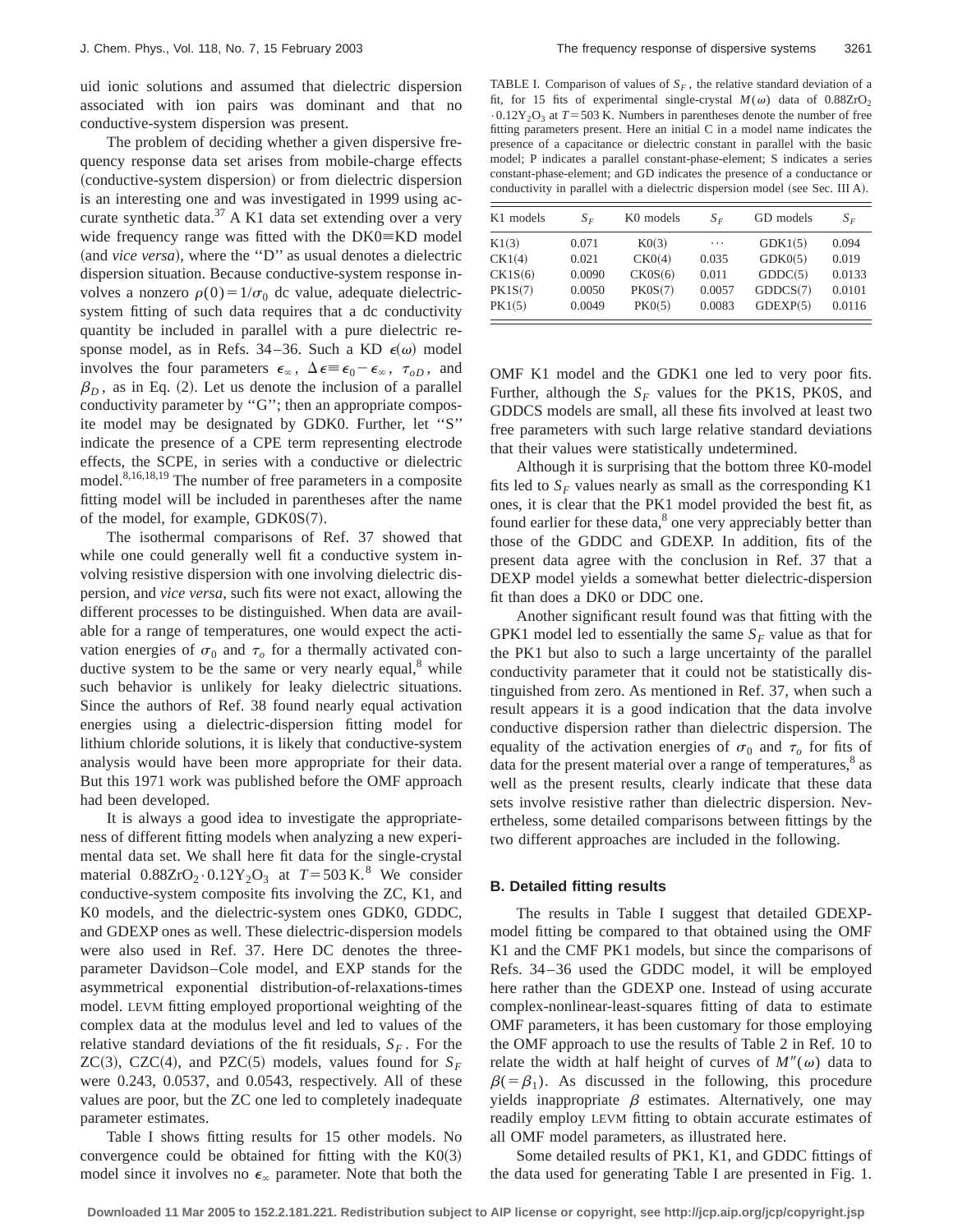

FIG. 1. (a)  $M'(v)$  and  $M''(v)$  data and fit results for the PK1 and K1 models. (b) Real  $(r')$  and imaginary  $(r'')$  relative residuals, each defined here as (data—model prediction)/(model prediction), for PK1, K1, and GDDC model fits. The residual lines are included here solely to guide the eye. Here and hereafter,  $\nu_n = 1$  Hz. Note that the K1-fit residuals are shown here at one-tenth of their actual size.

Although the GDDC-fit points are omitted in Fig.  $1(a)$  because they would not be well distinguishable, the differences between the three fit predictions are made clear by the residual plots of Fig.  $1(b)$ . These results, consistent with the corresponding  $S_F$  values, show that the PK1 model is appreciably superior to the GDDC one, especially at low and midfrequencies, and both are far superior to the K1 model for fitting the present data.

Particularly important is the difference between the  $\beta_1$ estimates shown. It arises from the absence of an  $\epsilon_{D^\infty}$  parameter in the OMF K1 fit. Its  $\epsilon_{C1\infty}$  estimate of 28.88 is identified, as usual in this approach, as  $\epsilon_{\infty}$ , and we see that it agrees quite well with the value from the GDDC fit. No  $\epsilon_{\infty}$ estimate is shown for the PK1 fit because the presence of the PCPE term in this model, applying for all frequencies, prohibits the accurate determination of such a quantity. If, however, we approximate  $\epsilon_{D^\infty}$  by the  $A_{PC}$ =24.78 PK1 fit estimate, not unreasonable since the associated  $\gamma_{PC}$  estimate is only 0.0039, we obtain the value  $\epsilon_{\infty} \approx 29.65$ , somewhat larger than the CK1S fit estimate of 28.29 where the  $\beta_1$ estimate is 0.319. An improved PK1-like NCL approach is discussed in Ref. 8, and related work in progress that replaces the PCPE term by an effective-medium model does lead to a physically realizable expression for  $\epsilon_{D^\infty}$ .

Aside from the more accurate fit of the CMF, true even when any CPE element is omitted, why should one prefer the CMF to the OMF? Further reasons are summarized in the following, but Fig. 2 makes the difference in fitting results graphic. Here we have plotted full CK1S and K1  $M''(v)$  fit results for comparison with the K1-only part of the CK1S and PK1 fits. The vertical dashed lines, plotted at  $v<sub>o</sub>$  $\equiv 1/2\pi\tau_o$ , clearly occur beyond the peaks of the curves, showing that the sometimes-used identification of  $v<sub>o</sub>$  with the peak frequency<sup>39</sup> is inappropriate. Further, as shown here and hereafter, OMF estimates of  $\tau$ <sub>o</sub> are always much larger than are CMF-fit ones.

Although the K1 parameter estimates obtained from the CK1S and PK1 fits are in close agreement, the slightly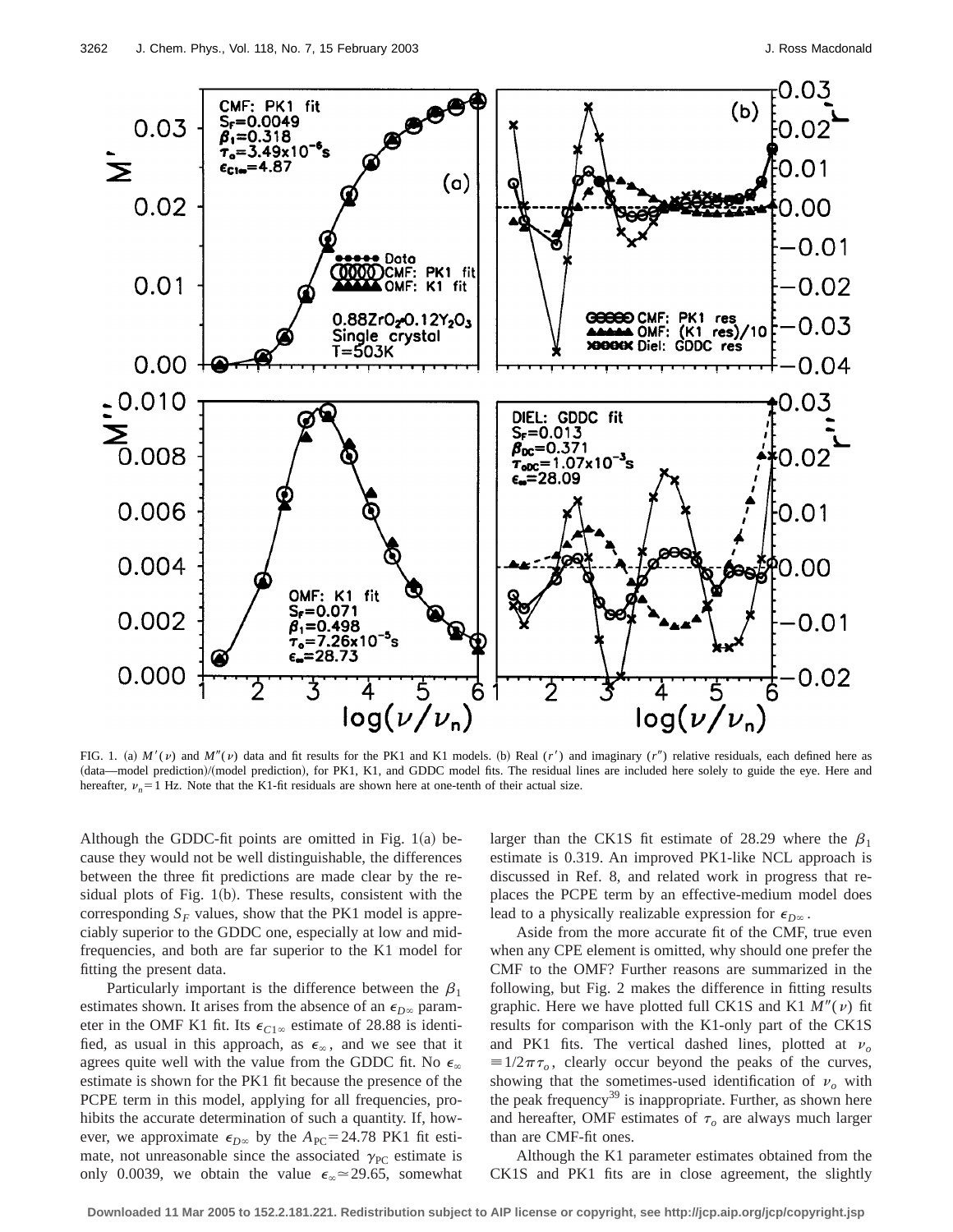

FIG. 2. Comparison of full OMF K1 and CMF CK1S fits of Fig. 1 data with the K1-response parts of the CMF CK1S and PK1 fits. The fit parameters were used to generate and extrapolate these results to higher frequencies. The vertical dashed lines show the positions of  $v_o=1/2\pi\tau_o$  for the OMF and CMF curves.

higher peak of the K1 part of the PK1 fit shown in Fig. 2 is associated with the lack of an exact  $\epsilon_{D^\infty}$  value for the PK1 fit, as discussed earlier. Nevertheless, the present results indicate that rather than just being arbitrary fitting models CK1S and PK1 fits allow one to closely estimate a K1-model description, one describing significant and meaningful physical response.

The difference between the CMF and OMF K1 curves is particularly large for the present data where  $\epsilon_{D^\infty} \gg \epsilon_{C1^\infty}$ , but the widths at half height of the top K1 curves of the figure nevertheless lead, on using Table 2 of Ref. 10, to  $\beta_1$  estimates in close agreement with the direct-fit CMF ones of 0.319 and 0.318 for the CK1S and PK1, respectively. Reference 10, Table 2 actually applies only for the K1 model and should therefore never be used with experimental  $M''(\omega)$ data because such data always include the effects of  $\epsilon_{D^\infty}$ . Remember that the conductive-system K1 model and Eq.  $(4)$ are associated entirely with mobile-charge effects, and  $\epsilon_{C1\infty}$ thus should not involve *any* bulk dipolar effects, such as those leading to  $\epsilon_{D^\infty}$ .

Recent K1 CMF data analysis for different ionicconducting materials has indicated that  $\beta_1$  is virtually independent of both temperature and mobile-ion concentration and is close to  $1/3$  in value.<sup>7,8,16</sup> This result is in agreement with an earlier study yielding  $(1-n) \approx 0.33$  estimates for a wide variety of materials, a study that also showed that OMF estimates of  $\beta_1$  were quite different and of the order of 0.58<sup>.40</sup> Reference 40 also states that  $(1-n) \approx 0.33$  values are typically observed for mechanical losses in ionic glasses. Furthermore, nuclear spin relaxation results for a Li chloroborate glass analyzed by Eq.  $(1)$  with  $k=0$  led to a value of  $\beta_0$  of 0.35, which was compared with an OMF electrical conductivity relaxation estimate of  $0.50<sup>41</sup>$  These results begin to suggest that a K1 value of  $\beta_1 = 1/3$  may possibly be a nearly universal result for various types of relaxation and materials.

The effect of limited frequency range on  $\beta_0$  estimation was investigated starting with data for  $Li_{0.18}La_{0.61}$  · TiO<sub>3</sub> at  $T=150$  K kindly provided by Dr. C. Leon. LEVM fitting using the CMF approach led to parameter estimates that were then used to generate a virtually exact K1-model  $M(\omega)$  data set with  $\beta_1 = 1/3$  for the range  $0.1 \le \omega \le 10^8$  *r/s*. For this set,  $\epsilon_{C1\infty}$  = 2/3. Since no value of  $\epsilon_{D\infty}$  was included, the OMF and CMF approaches were formally equivalent. The data were then fitted with the CK0 model, one including a free  $\epsilon_x$ parameter. It was needed to model the nonzero  $\epsilon_{C1\infty}$  of the data since for the K0  $\epsilon_{C0}(\infty) \equiv \epsilon_{C0\infty} = 0$ .

Fit results for both proportional and unity weighting should lead to  $\beta_0 = 2/3$  if the relation  $\beta_0 = 1 - \beta_1$  were applicable. In fact, proportional-weighting fitting led to the large  $S_F$  value of 0.073 and to the estimate  $\beta_0 \approx 0.59$ . With unity weighting, which emphasizes large data values, the fit at and near the peak was better and led to  $\beta_0 \approx 0.61$ . Better estimates of the limiting value were obtained by fitting just the  $\sigma'(\omega)$  data. Then, proportional and unity weighting led to estimates of 0.617 and 0.656, respectively. When the data range was extended to  $10^9$  r/s, these estimates were improved to 0.628 and 0.667, respectively.

As the above-mentioned results show,  $\beta_0$  estimates from fits of synthetic K1 data are sensitive to the range of the data and to which immittance level is used in the fitting. For fits of experimental data with a CMF approach involving the K1 model, there is much less  $\beta_1$  sensitivity for data with small random errors, and none of course when the data have vanishingly small random errors and are of K1 character.

In recent composite CMF K1 fits of limited-range data for several different materials,<sup>7,8,16</sup> most  $\beta_1$  estimates were again found to be close to 1/3 for complex fits at any of the four immittance levels or for fits of any of the eight individual real or imaginary parts of the data. Such comparisons using the OMF K1 model for fitting were, however, inconsistent, and fits of  $M(\omega)$  or  $M''(\omega)$  yielded  $\beta_1$  estimates much larger than the corresponding CMF ones. Inconsistency also appeared when OMF  $\beta_1$  estimates for  $\sigma'(\omega)$  fits were compared with results for any of the other immittancelevel OMF fits. Since  $\sigma'(\omega)$  data values are independent of the presence or absence of  $\epsilon_{D^\infty}$  effects, OMF and CMF fits of data at this level should yield closely the same  $\beta_1$  estimated values. Such results were indeed observed, verifying the appropriateness of the CMF and the inappropriateness of using the OMF for parameter estimation at the modulus level, as illustrated in Fig. 2 and in Sec. IV F.

A final inconsistency of the OMF approach appears when the formal results of the conductive-system microscopic continuous-time random-hopping model of Scher and  $Lax^{21}$  are compared to those of the macroscopic modulus formalism. $13,14$  The Scher–Lax model involves a [1]  $-I_0(\omega)$  term in its response, just as in Eq. (4). The  $\epsilon''_{C_1}(\omega)$ expressions following from the two models are of exactly the same form, but the  $\epsilon'_{C_1}(\omega)$  expressions differ by the absence of a nonzero  $\epsilon'_{C_1}(\infty) = \epsilon_{C_1\infty}$  in the microscopic model. Note that with the present stretched-exponential expression for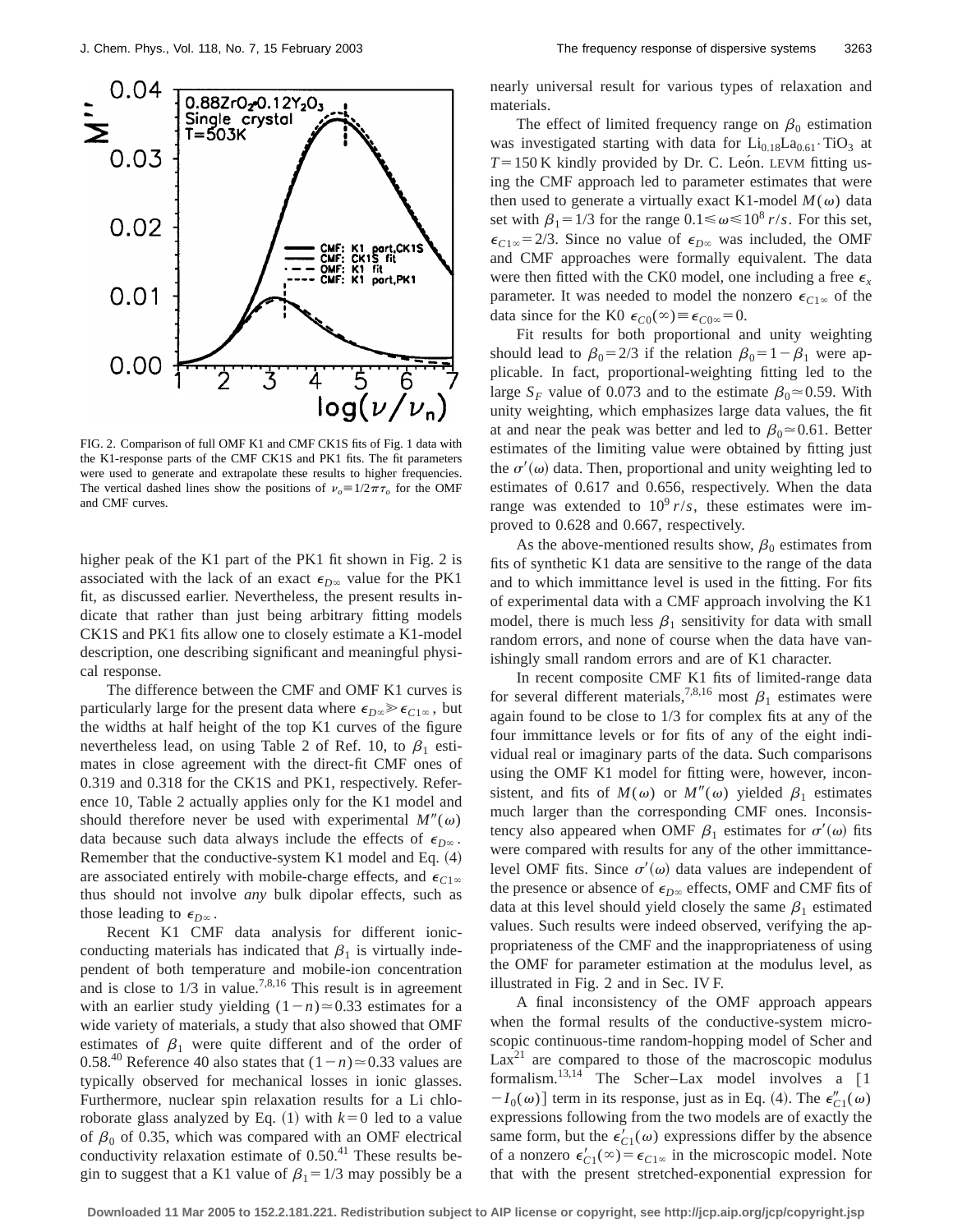TABLE II. Fitting results using row-1 synthetic  $M(\omega)$  data derived from fitting single-crystal 0.88ZrO<sub>2</sub>·0.12Y<sub>2</sub>O<sub>3</sub> at *T*=503 K. In row 1,  $\epsilon_{D\infty}$ =23, and it is zero for row 2. The dimension of  $\sigma_0$  is S/cm and that of all  $\tau$ -related quantities is seconds. Rows 3 and 4:  $M(\omega)$  fits; rows 5–7:  $\sigma'(\omega)$  fits. See Eqs.  $(23)$ – $(22)$  for  $\langle x \rangle \equiv \langle \tau \rangle / \tau_o$  expressions.

| No.            | Model                                | $100S_F$ | $\beta_k$ | $10^8 \sigma_0$ | $100M''_p$ | $10^4 \tau_o$ | $10^4 \tau_{p}$ | $10^4 \langle \tau \rangle_{01}$ | $10^4 \langle \tau \rangle_k$ |
|----------------|--------------------------------------|----------|-----------|-----------------|------------|---------------|-----------------|----------------------------------|-------------------------------|
|                | CMF:CK1<br>Data                      | $\cdots$ | 1/3       | 1.845           | 1.035      | 0.0400        | 1.212           | 0.2400                           | 2.400                         |
| 2              | K1 data                              | $\cdots$ | 1/3       | 1.845           | 3.738      | 0.0400        | 0.0598          | 0.2400                           | 2.400                         |
| 3              | OMF:K1 fit                           | 2.87     | 0.5460    | 1.850           | 1.017      | 0.8101        | 1.069           | 1.395                            | 3.443                         |
| $\overline{4}$ | $CKO$ fit                            | 1.28     | 0.5233    | 1.841           | 1.020      | 1.096         | 1.186           | $\cdots$                         | 2.023                         |
| 5              | $CK0 \sigma'$ fit                    | 0.98     | 0.5402    | 1.865           | $\cdots$   | 1.017         | $\cdots$        | $\cdots$                         | 1.781                         |
| 6              | $ZC \sigma'$ fit<br>$\sigma_0$ free  | 1.75     | 0.3898    | 1.716           | $\cdots$   | 1.093         | $\cdots$        | $\cdots$                         | 3.905                         |
| 7              | $ZC \sigma'$ fit<br>$\sigma_0$ fixed | 3.68     | 0.3492    | 1.845           | $\cdots$   | 0.8967        | $\cdots$        | $\cdots$                         | 4.544                         |

 $\phi_0(t)$  no overt Coulomb interactions appear in the microscopic (or macroscopic) K1 response model.

Unfortunately, the Kronig–Kramers relations do not lead to clarification of the above-mentioned difference in the two models, a difference ascribed by Scher (private communication) as arising from the inapplicability of the microscopic approach at very high frequencies. It has been shown, however, that a distribution of relaxation times estimated using LEVM from specific  $\epsilon''_{C_1}(\omega)$  K1 response alone may be employed to estimate the corresponding  $\epsilon'_{C_1}(\omega)$  response.<sup>12,14</sup> The resulting  $\epsilon'_{C}(\omega)$  response agreed well with the macroscopic-model response and included a proper nonzero value of  $\epsilon_{C1\infty}$ , showing that when the real and imaginary parts of the microscopic response are made consistent the two models are fully isomorphic. Since these calculations and responses involve only mobile-charge effects, the OMF is intrinsically nonisomorphic because its limiting dielectric constant involves dipolar as well as monopolar effects and the model is thus not isomorphic to the Scher–Lax microscopic response theory as claimed earlier.<sup>42,43</sup>

The above-mentioned CMF isomorphism provides an instructive microscopic interpretation of the K1 conductivesystem model. The Scher–Lax approach is that of stochastic hopping transport of charge involving a continuous-time random walk on a lattice. The excellent fits of experimental data using such macroscopic CMF models as the CK1, the CK1S, and the PK1 suggest that not only is one dealing with a conductive system but the physical processes associated with charge motion in the material investigated are well described by those of the microscopic Scher–Lax model.

The major problem with the OMF approach, the unwarranted replacement of  $\epsilon_{C1\infty}$  by  $\epsilon_{D\infty}$  or  $\epsilon_{\infty}$ , was first pointed out in 1994.<sup>11</sup> As already mentioned, in 1995 Sidebottom, Green, and  $Brown^{40}$  showed that UDR power-law data analysis for a wide variety of materials yielded  $(1-n)$  values of about 0.33, quite different from their larger OMF  $\beta_1$  estimates of about 0.58, but no explanation of the difference was presented. Since then, the OMF and CMF data fitting approaches have been compared in detail. $3-8,12,14$  When electrode and/or nearly-constant-loss effects are properly accounted for, the OMF  $\beta_1$  is found to increase with temperature, quite different from CMF-fit constant estimates of about  $1/3$ .<sup>8</sup>

# **IV. COMPARISONS OF MEAN-VALUE AND DIELECTRIC-CONSTANT EXPRESSIONS AND FIT RESULTS**

### **A. Background**

Because all dispersed-response models lead to relations such as Eqs.  $(5)$  and  $(8)$  that involve averages over their distributions of relaxation times, it is important to compare means for various models as well as the resulting expressions that relate limiting dielectric constants and dc conductivity. We shall start with general relations for limiting dielectric constants and then show explicit forms and fitting results for the present models of interest. Denote the normalized relaxation-time distribution as  $G(x)$ . Then, generally<sup>2-6,12,13</sup>

$$
\langle \tau^m \rangle_k = \tau_o^m \langle x^m \rangle_k = \tau_o^m \int_0^\infty x^m G_k(x) dx
$$

$$
= [\tau_o^m / \Gamma(m)] \int_0^\infty u^{m-1} \phi_k(u) du,
$$
 (12)

where  $u \equiv t/\tau_o$  and  $\Gamma(m)$  is the Euler gamma function. For K*k* conductive-system models,  $G_1(x) = (x/(x))G_0(x)$ .<sup>3</sup> Unfortunately, for the  $k=Z$  ZC model with its nonphysical limiting responses,  $\langle \tau \rangle_z$ , for example, does not exist unless  $G_Z(x)$  is cutoff at both extremes. All the following results involve no cutoffs,<sup>5</sup> appropriate for the data set used for the present comparisons. The quantity  $\epsilon_x$  is a free dielectric parameter used in fitting with some of the following models.

### **B. CKO model**

$$
\epsilon_{C00}/\epsilon_{Ma} = \langle x \rangle_0 = \beta_0^{-1} \Gamma(\beta_0^{-1}), \tag{13}
$$

$$
\epsilon_{C0^{\infty}}/\epsilon_{\text{Ma}} = 1/\langle x^{-1} \rangle_0 = 0, \tag{14}
$$

$$
\epsilon_{\infty} = \epsilon_x, \quad \epsilon_0 = \epsilon_{C00} + \epsilon_{\infty}.
$$
\n(15)

### **C. CK1 CMF model**

$$
\epsilon_{C10}/\epsilon_{Ma} = \langle x \rangle_1 = [\langle x^2 \rangle_{01}/\langle x \rangle_{01}] = \Gamma(2\beta_1^{-1})/\Gamma(\beta_1^{-1}),
$$
\n(16)

$$
\epsilon_{C1\infty}/\epsilon_{Ma} = 1/\langle x^{-1} \rangle_1 = \langle x \rangle_{01} = \beta_1^{-1} \Gamma(\beta_1^{-1}), \tag{17}
$$

$$
\epsilon_{D\infty} = \epsilon_x, \quad \epsilon_{\infty} = \epsilon_{C1\infty} + \epsilon_{D\infty}, \quad \epsilon_0 = \epsilon_{C10} + \epsilon_{D\infty}.
$$
 (18)

**Downloaded 11 Mar 2005 to 152.2.181.221. Redistribution subject to AIP license or copyright, see http://jcp.aip.org/jcp/copyright.jsp**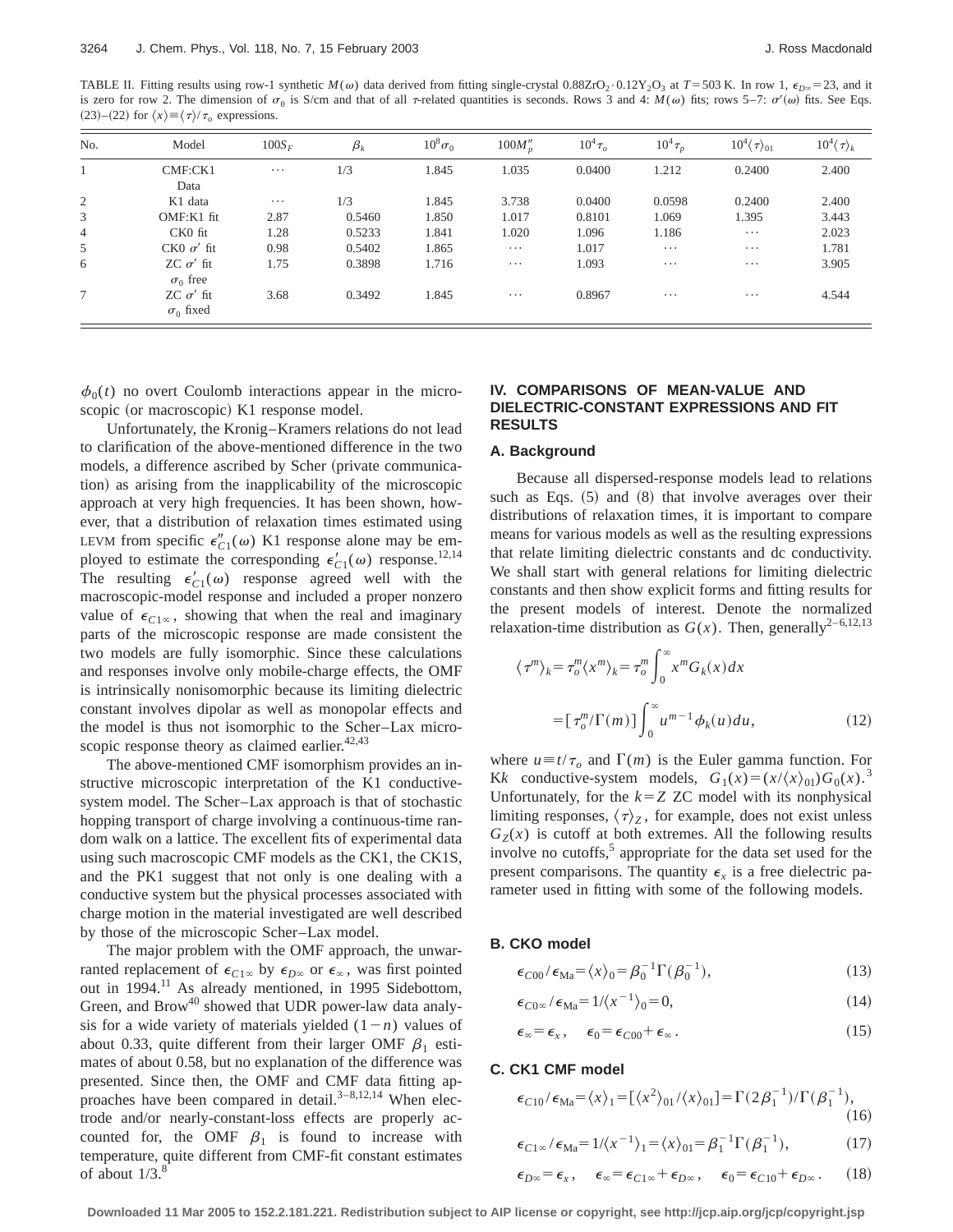TABLE III. Results for various dielectric quantities calculated from exact data (rows 1 and 2) and fits to the row-1 data (rows 3–7). Here  $\epsilon_{\text{Ma}}$  is the Maxwell-type quantity of Eq. (9). See Eqs. (13)–(23) for calculation formulas employed. The  $\epsilon_{CZ0}$  results are discussed in the text.

| No.            | Model                                | $\epsilon_{r}$ | $\epsilon_{\text{Ma}}$ | $\epsilon_{Ck\infty}$ | $\epsilon_{\infty}$ | $\epsilon_{Ck0}$ | $\epsilon_{k0}$ |
|----------------|--------------------------------------|----------------|------------------------|-----------------------|---------------------|------------------|-----------------|
| $\mathbf{1}$   | CMF: CK1                             | 23             | 5/6                    | 5                     | 28                  | 50               | 73              |
| 2              | K1                                   | $\cdots$       | 5/6                    | 5                     | 5                   | 50               | 55              |
| 3              | OMF:K1 fit                           | $\cdots$       | 16.93                  | 29.15                 | 29.15               | 71.94            | 71.94           |
| $\overline{4}$ | CK0 fit                              | 28.76          | 22.79                  | $\Omega$              | 28.76               | 42.06            | 70.82           |
| 5              | $CK0 \sigma'$ fit<br>$\sigma_0$ free | $\cdots$       | 21.42                  | $\Omega$              | $\cdots$            | 37.51            | $\cdots$        |
| 6              | $ZC \sigma'$ fit<br>$\sigma_0$ free  | .              | 21.21                  | .                     | .                   | 74.44            | $\cdots$        |
| 7              | ZC $\sigma'$ fit<br>$\sigma_0$ fixed | .              | 18.46                  | .                     | .                   | 91.37            | $\cdots$        |

### **D. K1 OMF model**

$$
\epsilon_{10}/\epsilon_{\text{Ma}} = \langle x \rangle_1 = [\langle x^2 \rangle_{01}/\langle x \rangle_{01}] = \Gamma(2\beta_1^{-1})/\Gamma(\beta_1^{-1}),
$$
\n(19)

 $\epsilon_{1\infty}/\epsilon_{\text{Ma}} = 1/\langle x^{-1} \rangle_1 = \langle x \rangle_0 = \beta_1^{-1} \Gamma(\beta_1^{-1})$  $(20)$ 

$$
\epsilon_{\infty} = \epsilon_{1\infty}, \quad \epsilon_0 = \epsilon_{10} + \epsilon_{\infty}. \tag{21}
$$

Although the right-hand sides of Eqs.  $(16)$  and  $(17)$  are the same in form as those of Eqs.  $(19)$  and  $(20)$ , large differences between the  $\tau_o$  and  $\beta_1$  estimates obtained from CMF and OMF fits of the same data ensure that their  $\epsilon_{C10}$  and  $\epsilon_{C1\infty}$ estimates will also differ substantially, as illustrated in Sec. IV F. Note that the conductive-system ''*C*'' subscript is omitted here from the above-mentioned OMF dielectric-constant designations because the OMF approach is a combination of both conductive and dielectric responses, as already discussed.

#### **E.** ZC model with  $\beta_z = 1 - n \approx \beta_0$

$$
\epsilon_{CZ0} / \epsilon_{Ma} \doteq \langle x \rangle_0 = \int_0^\infty \phi_0(u) du = \int_0^\infty \exp(-u^{\beta z}) du
$$

$$
= \beta_Z^{-1} \Gamma(\beta_Z^{-1}), \tag{22}
$$

$$
\epsilon_0 = \epsilon_{CZ0} + \epsilon_\infty. \tag{23}
$$

Equation (22) for  $\epsilon_{CZ0}$ , involving a Kohlrausch response approximation, is discussed in the following.

# **F. Synthetic data fitting results**

In the following two tables, results are presented for fits of the various models to an exact CK1 data set. This set, which involved 81 points logarithmically distributed over the range  $100 \le \omega \le 10^6$  r/s, was derived by starting with the CK1S fit parameters, adjusting the values of those involving the CK1 part of the response slightly, and then using them in LEVM to generate the data. Thus, the resulting data set well represents the response of single-crystal  $0.88ZrO<sub>2</sub>$  $\cdot 0.12$ Y<sub>2</sub>O<sub>3</sub> at *T* = 503 K with electrode or nearly-constantloss effects removed. Because LEVM yields the most accurate response for  $\beta_1=1/3$  and because many fit results well approximate this value, it was used, along with  $\rho_0 = 5.421$  $\times 10^7$  Q cm.

Table II presents values of various quantities for the exact data in rows 1 and 2 and for fit results in rows 3–7. Here  $M''_p(\omega_p)$  is the peak value of the  $M''(\omega)$  data or fit and  $\tau_p$  $\equiv 1/\omega_p$  is the corresponding tau value, where  $\omega_p$  is the mode of the response curve. The  $\tau_p$  column has been included because it was stated some years ago that for conductive systems  $\tau_p$  and the  $\langle \tau \rangle$  defined by  $\tau_p \beta^{-1} \Gamma(\beta^{-1})$  $= \epsilon_V \epsilon_\infty / \sigma_0$  were in close agreement.<sup>39</sup> But because the results in Table II show that  $\tau_p \neq \tau_o$ , this definition of  $\langle \tau \rangle$  is incorrect and unequal to that following from Eqs.  $(8)$  and (19) for the OMF,  $\langle \tau \rangle_{01} = \tau_o \langle x \rangle_{01}$ .

Table II also shows that there are no equalities between the estimates of  $\tau_o$ ,  $\tau_p$ , and  $\langle \tau \rangle_{01}$  obtained from the same fit results. León, Lucia, and Santamaria found excellent agreement, however, between their ZC  $\tau_Z = \tau_o$  and  $\langle \tau \rangle_{01}$  estimates from fits of data for the same material as that considered here but one with a slightly smaller  $Y_2O_3$  concentration.<sup>33</sup> Such close agreement suggested to them that the two quantities might be the same. As in the present work, their  $\langle \tau \rangle_{01}$  estimates involved the OMF K1 model, but their  $\beta(=\beta_1)$  and other parameter estimates were derived by a series of approximations rather than directly as here. Here, the corresponding estimates for comparison are  $\tau_Z \approx 1.093 \times 10^{-4}$  s and  $\langle \tau \rangle_{01} \approx 1.395 \times 10^{-4}$  s. Interestingly, much closer agreement is apparent here between the  $\tau_Z$  estimate and the OMF K1  $\tau_p \approx 1.069 \times 10^{-4}$  s one. Accurate fitting of data from different materials and at different temperatures is needed in order to assess the generality of these results although the more significant comparisons are those involving CMF rather than OMF fitting results.

Table II shows  $\sigma'(\omega)$  fit results in rows 6 and 7 for the ZC model. These results therefore are also ones that would be obtained from a UDR-model fit using Eq. (11) except for the difference between  $\tau_Z$  and  $\tau_U$  estimates already mentioned. The results in rows 6 and 7 differ because  $\sigma_0$  was, as usual, a free fitting parameter for the row-6 fit and was held fixed at the exact row-1 value for the row-7 fit. Here  $\beta$ <sub>Z</sub> is defined as  $(1-n)$ , so its row-6 value corresponds to *n*  $\approx 0.61$ , a common value for UDR fits for materials and temperatures where electrode and NCL effects are negligible<sup>6,15,26,41</sup> or properly accounted for in complexnonlinear-least-squares fitting. The row-6 estimate of  $\sigma_0$  is the worst of those in Table II, and when it is held fixed at the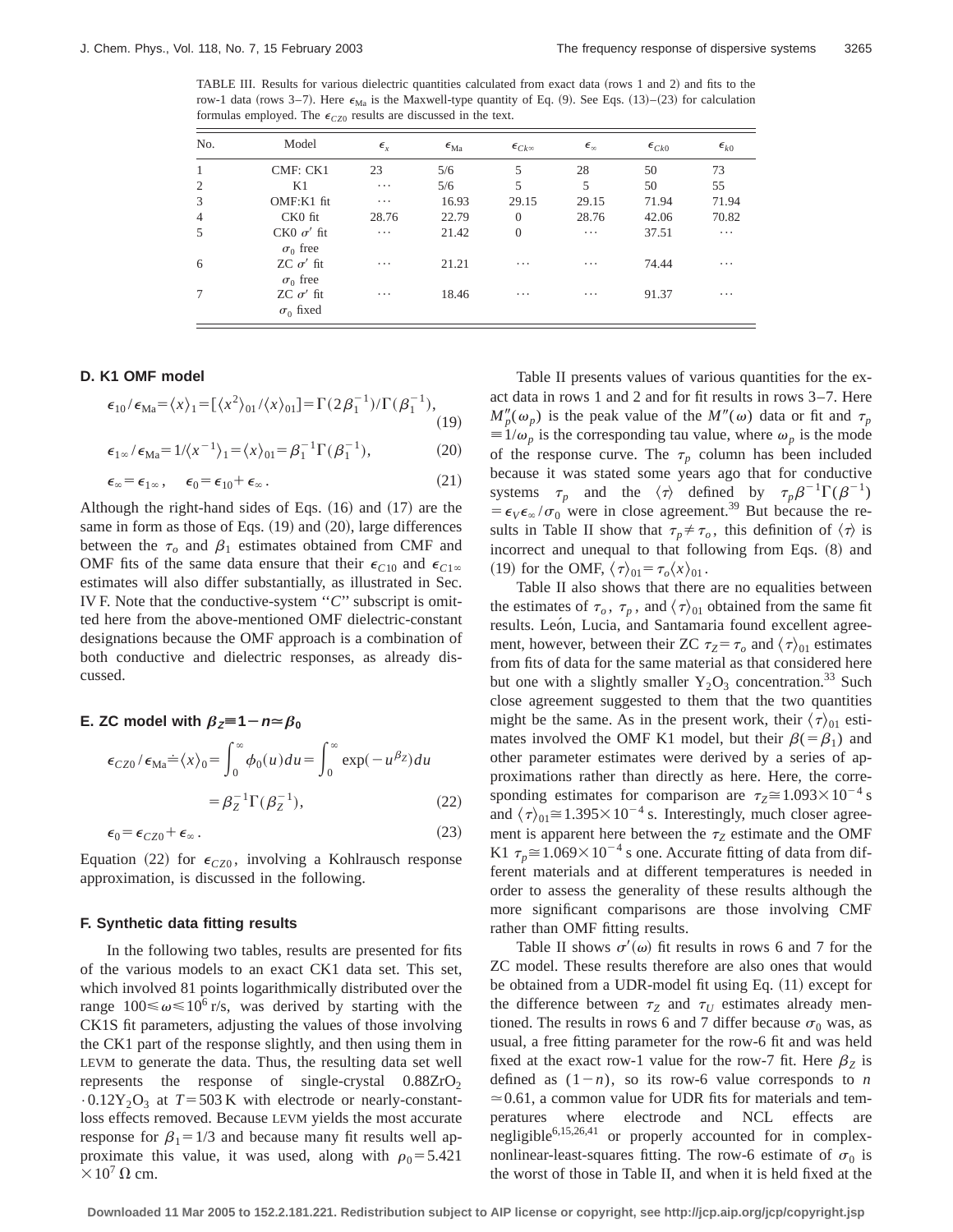proper value, as in row 7,  $S_F$  is far larger. The row-6  $\sigma_0$ estimate is poorest because ZC low-frequency-limiting behavior is physically improper. For this reason, in the absence of physically realizable cutoff,  $\epsilon_Z(\omega)$  increases indefinitely as  $ω→0$  and  $\langle x \rangle$ <sup>*Z*</sup> is infinite.

Now it is clear that the ZC model is more comparable to the K0 rather than to the K1 one. For illustrative purposes only, I make the approximation of using ZC fit parameter estimates in the K0 expression of Eq.  $(22)$  in order to calculate the  $\langle \tau \rangle_Z = \langle \tau \rangle_0$  results of rows 6 and 7. It is clear that they are appreciably larger than the other values in Table II, perhaps in part because the  $\beta_Z = (1 - n) = \beta_0$  relation is too approximate.

When one carries out a  $\sigma'(\omega)$  OMF K1 fit of the present data, the fit is perfect and leads, as expected, to the results shown in row 2. Note that the row-2 data and parameters are very close to those of the CMF top K1 curves of Fig. 2. Comparison of the row-2 and row-3 results thus illustrates the inconsistency of the OMF approach at its starkest, as do the Fig. 2 curves. Such inconsistency also leads to the large row-3  $S_F$  value. Comparison of the CK0 results of rows 4 and 5 indicates that although the comparable parameter estimates and  $\langle \tau \rangle_0$  values are not exactly the same, they are reasonably close, and the  $S_F$  values are much smaller than that of the row-3 OMF fit. The K0 model is thus appreciably more applicable here than is the OMF one, and differences between the parameter estimates of rows 4 and 5 are associated with the systematic errors arising from fitting CK1 data with a CK0 model, not from a basic inconsistency like that of the OMF model.

The results shown in Table III used those of Table II and Eqs.  $(13)$ – $(23)$ . Comparison of the values shown in rows 1 and 3 makes it clear that although the OMF K1 approach leads to estimates of  $\epsilon_{\infty}$  and  $\epsilon_0$  in reasonable agreement with those of the input CMF CK1 model, these quantities are formed in different ways. In particular, note that the OMF estimate of  $\epsilon_{\infty}$  arises entirely from the  $\epsilon_{C1\infty}$  estimate of the fit but includes the  $\epsilon_{D^\infty}$  value in this estimate, thus improperly combining both conductive and dielectric system quantities in this conductive-system parameter. Similar differences appear for the  $\epsilon_{C10}$  estimates.

It is evident that although the K0 fit cannot lead to separation of  $\epsilon_{C1\infty}$  and  $\epsilon_{D\infty}$  values because  $\epsilon_{C0\infty}$  is zero or negligible,  $M(\omega)$  K0 fits nevertheless yield a better estimate of  $\epsilon_{C10}$  than do such fits using the OMF K1 model. Since  $\sigma'(\omega)$ fits lead to no  $\epsilon_{\infty}$  estimates, no  $\epsilon_{k0}$  values are shown for rows 5–7, but it is clear that the present analysis of ZC-fit data using a K0 expression yields very poor  $\epsilon_{C10}$  estimates and would yield far too large estimates of  $\epsilon_0$ . Finally, it is worth emphasizing that the conventional use of Eq.  $(20)$  of the OMF K1 model for estimation of  $\sigma_0$  when a value of  $\epsilon_{\infty}$  is known (or sometimes *vice versa*), is inappropriate for two reasons. First, data rarely extend to such high frequencies that an accurate, limiting frequency-independent estimate of  $\epsilon_{\infty}$  is available. Second, the inconsistent, theoretically improper OMF approach should be superceded by the CMF approach, one that, through the use of LEVM or an equivalent fitting procedure, yields simultaneous accurate estimates of all pertinent parameters:  $\beta_1$ ,  $\tau_o$ ,  $\sigma_0$ , and  $\epsilon_{D\infty}$ , and so it then allows the calculation of valid estimates of  $\epsilon_{C1\infty}$  and  $\epsilon_{C10}$ .

Unfortunately, all publications dealing with the CMF have been largely ignored so far, and the OMF continues to be widely employed. For example, Ref. 41 provides a list of 20 OMF papers, many appearing after 1995, and many others continue to be published. Because science involves the search for truth, continuing users of the OMF should either accept the CMF or show where and why it is incorrect. Since neither has happened in the last seven years, it seems highly probable that the basic premise of the CMF is unlikely to be false and thus the CMF is a far more appropriate idealization of the actual conductive-system physical situation than is the OMF.

# **ACKNOWLEDGMENTS**

It is a pleasure to thank Dr. Carlos Leon and Dr. Kia Ngai for stimulating discussions relevant to the area of the present work.

- <sup>1</sup>R. Kohlrausch, Pogg. Ann. der Phys. und Chemie,  $(2)$  91, 179  $(1854)$ ;
- G. Williams and D. C. Watts, Trans. Faraday Soc. 66, 80 (1970).
- ${}^{2}$ C. P. Lindsey and G. D. Patterson, J. Chem. Phys. **73**, 3348  $(1980)$ .
- <sup>3</sup> J. R. Macdonald, J. Non-Cryst. Solids 212, 95 (1997); 220, 107 (1997). In addition, the symbol  $\sigma$  should be removed from the right end of Eq. (12) and ''*dx*'' should be moved from the left side of the term in square brackets in Eq.  $(A5)$  to the right side.
- <sup>4</sup> J. R. Macdonald, J. Appl. Phys. **82**, 3962 (1997).
- <sup>5</sup> J. R. Macdonald, J. Appl. Phys. **84**, 812 (1998).
- $^{6}$  J. R. Macdonald, Solid State Ionics 133, 79  $(2000)$ .
- <sup>7</sup> J. R. Macdonald, J. Appl. Phys. **90**, 153 (2001). In Eq. (10),  $\sigma_0 \Gamma$  should be replaced by  $\sigma_0 \tau_o \Gamma$ .
- <sup>8</sup> J. R. Macdonald, J. Chem. Phys. **116**, 3401 (2002).
- 9P. B. Macedo, C. T. Moynihan, and R. Bose, Phys. Chem. Glasses **13**, 171  $(1972).$
- <sup>10</sup>C. T. Moynihan, L. P. Boesch, and N. L. Laberge, Phys. Chem. Glasses 14, 122 (1973).
- $11$ B. A. Boukamp and J. R. Macdonald, Solid State Ionics  $74$ , 85 (1994).
- <sup>12</sup> J. R. Macdonald, J. Non-Cryst. Solids **197**, 83 (1996); **204**, 309 (1996). In addition,  $G_D$  in Eq. (A2) should be  $G_{CD}$ .
- <sup>13</sup> J. R. Macdonald, Phys. Rev. B 63, 052205 (2001).
- <sup>14</sup> J. R. Macdonald, Solid State Ionics **150**, 263 (2002).
- <sup>15</sup> W. K. Lee, J. F. Liu, and A. S. Nowick, Phys. Rev. Lett. **67**, 1559 (1991).
- <sup>16</sup> J. R. Macdonald, J. Non-Cryst. Solids  $307-310$ , 913 (2002).
- <sup>17</sup>K. L. Ngai, J. Chem. Phys. **110**, 10576 (1999).
- <sup>18</sup> J. R. Macdonald, J. Chem. Phys. **115**, 6192 (2001).
- <sup>19</sup> J. R. Macdonald, Phys. Rev. B **66**, 064305 (2002).
- <sup>20</sup> J. R. Macdonald, J. Chem. Phys. **102**, 6241 (1995).
- <sup>21</sup> H. Scher and M. Lax, Phys. Rev. B 7, 4491 (1973).
- $22$  J. R. Macdonald, Inverse Probl. **16**, 1561 (2000).
- <sup>23</sup>C. T. Moynihan, Solid State Ionics **105**, 175 (1998).
- <sup>24</sup> K. L. Ngai, Philos. Mag. B **77**, 187 (1998).
- $25$  J. R. Macdonald and L. D. Potter, Jr., Solid State Ionics  $23$ , 61 (1987); J. R. Macdonald, J. Comput. Phys. 157, 280 (2000). The newest version of the comprehensive LEVM fitting program may be downloaded at no cost from http://www.physics.unc.edu/~macd/. It includes an extensive manual, executable programs, and full source code. More information is provided about LEVM at this www address.
- 26A. S. Nowick, A. V. Vaysleyb, and I. Kuskovsky, Phys. Rev. B **58**, 8398  $(1998)$ .
- 27D. P. Almond, G. K. Duncan, and A. R. West, Solid State Ionics **8**, 159  $(1983)$ .
- 28D. P. Almond, C. C. Hunter, and A. R. West, J. Mater. Sci. **19**, 3236  $(1984)$ .
- $^{29}$ E. F. Hairetdinov, N. F. Uvarov, H. K. Patel, and S. W. Martin, Phys. Rev. B 50, 13259 (1994).
- <sup>30</sup> A. Ghosh and A. Pan, Phys. Rev. Lett. **84**, 2188 (2000).
- $31$  J. R. Macdonald and G. B. Cook, J. Electroanal. Chem.  $193$ , 57  $(1985)$ .
- <sup>32</sup> S. R. Elliott, Solid State Ionics **27**, 131 (1988).